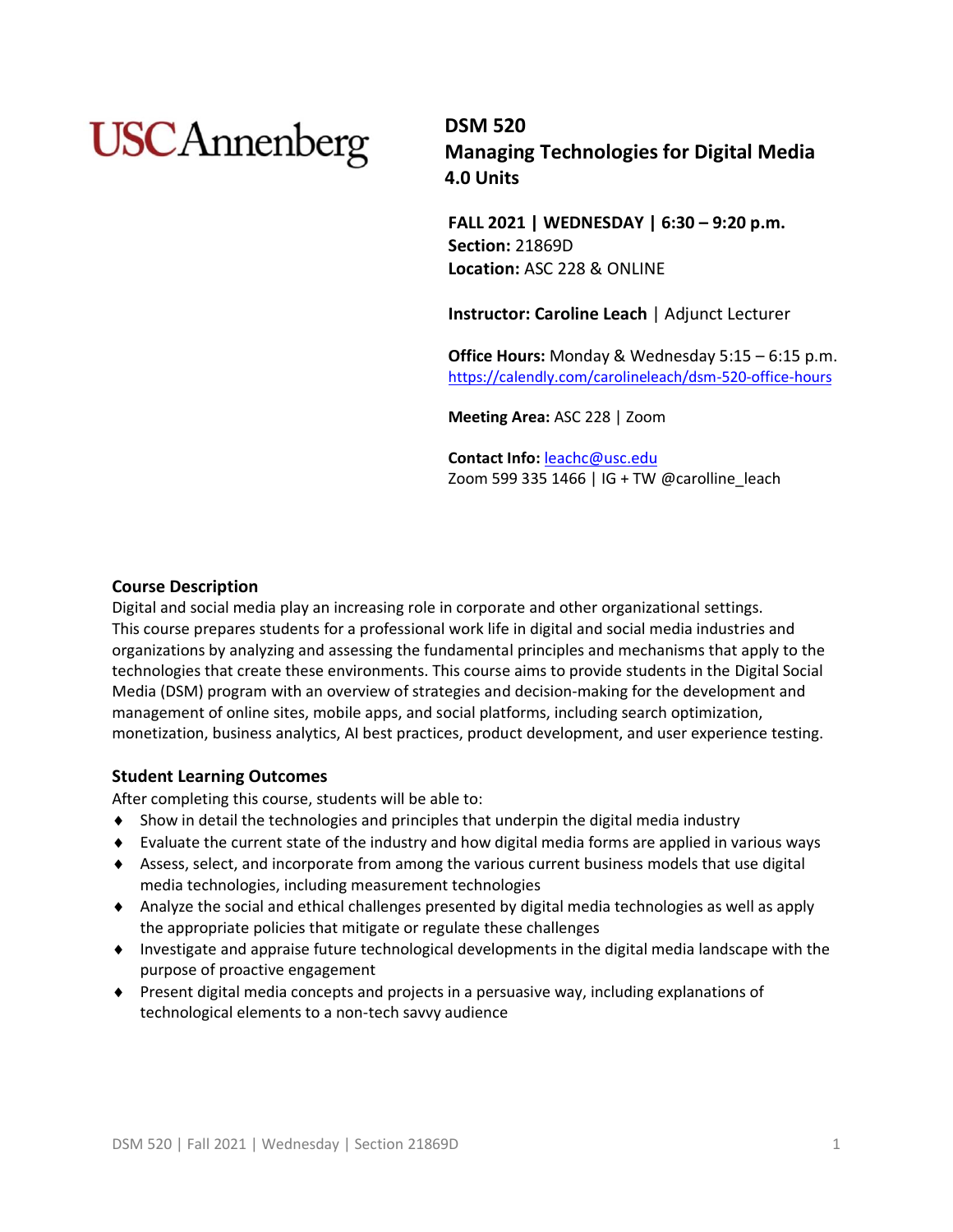## **Policies and Procedures**

## **a. Additional Policies**

## **Diversity, Equity, Inclusion, and Access**

An inclusive, welcoming, and accessible environment as well as Intellectual freedom are priorities in this class and in class discussions. Please be respectful. Any form of racism, sexism, xenophobia, homophobia or other forms of discriminatory behavior on the basis of ethnicity, gender, sexuality, or class will not be tolerated. Please speak up if you have concerns about anything said in the classroom, either during the class or by contacting the instructor privately.

## **Attendance**

Students are strongly encouraged to attend class sessions. This is the best way to engage with the course and keep up to date with class activities and assignments.

It is recognized that personal circumstances will sometimes arise that preclude class attendance. In such circumstances, the student is responsible for obtaining the materials presented in missed classes and making up missed assignments. If you will be missing a class session, please let me know in advance via email.

There will be no penalty for failing to attend live sessions, and students who miss live sessions will be able to keep up with the class by reviewing class recordings and engaging through asynchronous class activities and assignments.

## **COVID-19**

If you find yourself experiencing COVID-19 related symptoms, in keeping with university recommendations, you should:

- Stay home! This is the best way to prevent spreading COVID-19 as supported by scientific evidence. Please do not come to an in-person class if you are feeling ill, particularly if you are experiencing symptoms of COVID-19. Nothing we do in our class is worth risking your health, my health, or the health or your peers.
- You may participate in the live Zoom session or access to recording at a later date.
- Contact me to identify options available to keep up with course requirements and content.

#### **b. Communication**

Students are encouraged to contact the instructor outside of class, as needed to support your academic success, via office hours, email, and/or Slack.

#### Office Hours

Office hours are 5:15 – 6:15 p.m. Pacific Time on Monday and Wednesday in the assigned classroom for this course or via Zoom. If you cannot meet during office hours, you can arrange to meet with me at another time by sending an email with your request.

#### Email

Please check your USC email on a regular basis, for periodic updates about this class. You are also encouraged to email me with questions on any topic you would like to discuss. In general, I will respond to emails within 24 hours or sooner.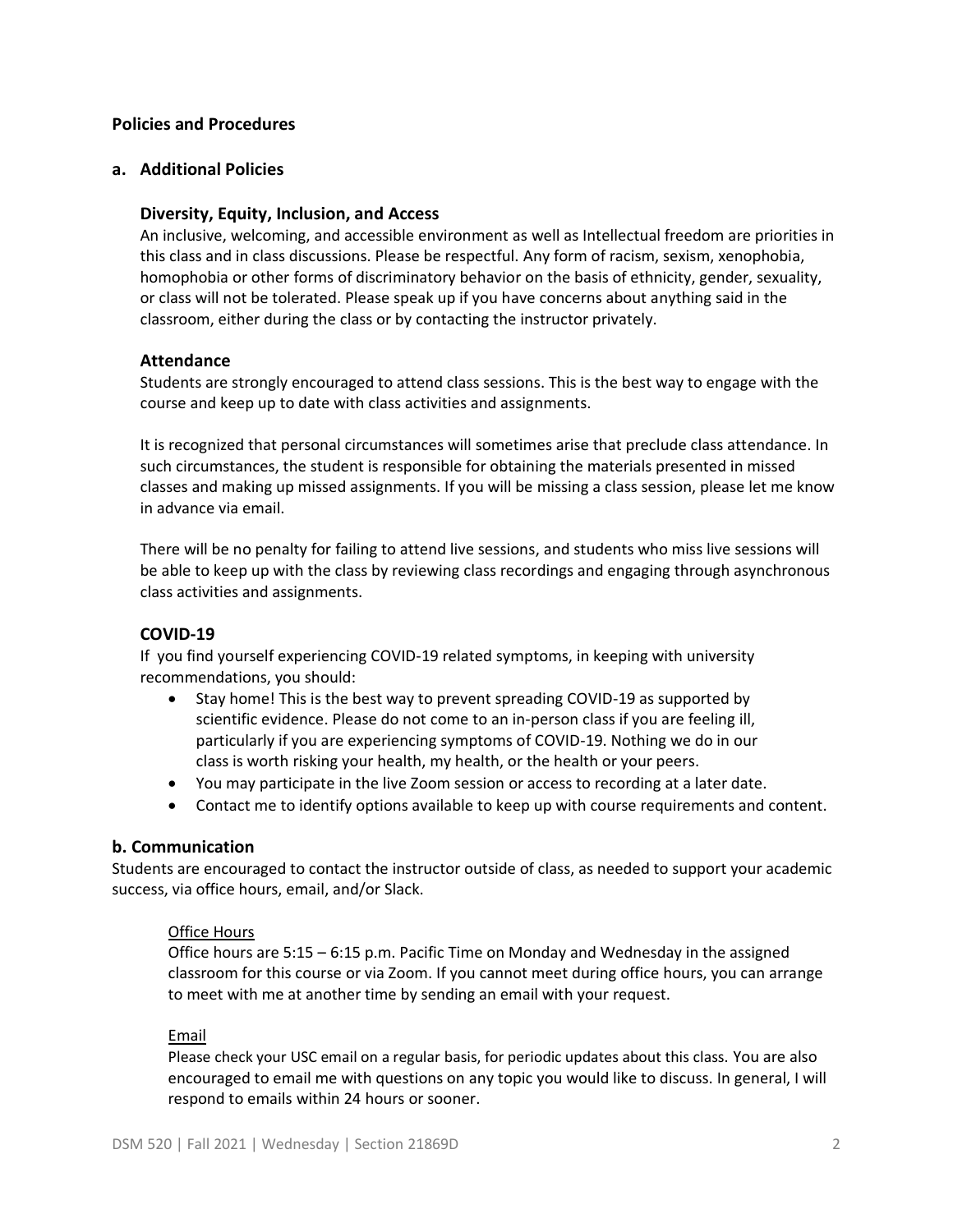## Slack

This class will use Slack as a communication and collaboration tool. You may DM me via Slack.

## Blackboard

Course materials and weekly slides will be posted on Blackboard.

#### Use of Technology in the Classroom

To make the most of our learning environment, please keep mobile devices on silent and put away during class time, unless you are experiencing an emergency. There will be time during class breaks to check mobile devices.

## **c. Hybrid Course**

This is a hybrid course. It has simultaneous instruction to students in a classroom AND online via Zoom. Links to the Zoom classroom will be posted on Blackboard. Classes will be recorded and available on Blackboard.

## Zoom Participation Guidelines

- **Turn on your video when possible**. It is helpful to be able to see each other, just as in an in-person class. Please wear appropriate clothing and use appropriate backgrounds. However, we do recognize that if you have limited Internet bandwidth or no webcam, it may not be possible. If you are unable to find an environment without a lot of visual distractions, it is ok to turn off your video.
- **Use tools**. In order to maximize collaboration in the delivery of courses in remote learning, I strongly encourage the use of tools such as cameras, mics, and chat features in order to mimic the face-to-face classroom experience environment as much as possible. While you are encouraged to use your webcam and mic whenever possible/appropriate during the classes conducted via Zoom, you are not required to do so.
- **Additional information regarding audio.** Please mute your microphone when you are not talking. This helps eliminate background noise. Use a headset when possible. This will improve audio quality. If you are not able to find a quiet, distraction free spot where you can use your microphone, use the chat window for questions and comments relevant to the class.
- **Synchronous session recording notice.** Live class sessions will be recorded and made available to students through Blackboard (including transcriptions). Please remember that USC policy prohibits sharing of any synchronous and asynchronous course content outside of the learning environment. As a student, you are responsible for the appropriate use and handling of these recordings under existing SCampus policies regarding class notes. These rules will be strictly enforced, and violations will be met with appropriate disciplinary action.

## Changes to Course Modality

This course has been designed to transition to fully online, should the need arise due to local, state or federal guidelines. In the event the delivery method is altered, please be assured the learning goals and outcomes of the course will not change; however, some aspects of the course will change in terms of mode of delivery, participation and testing methods.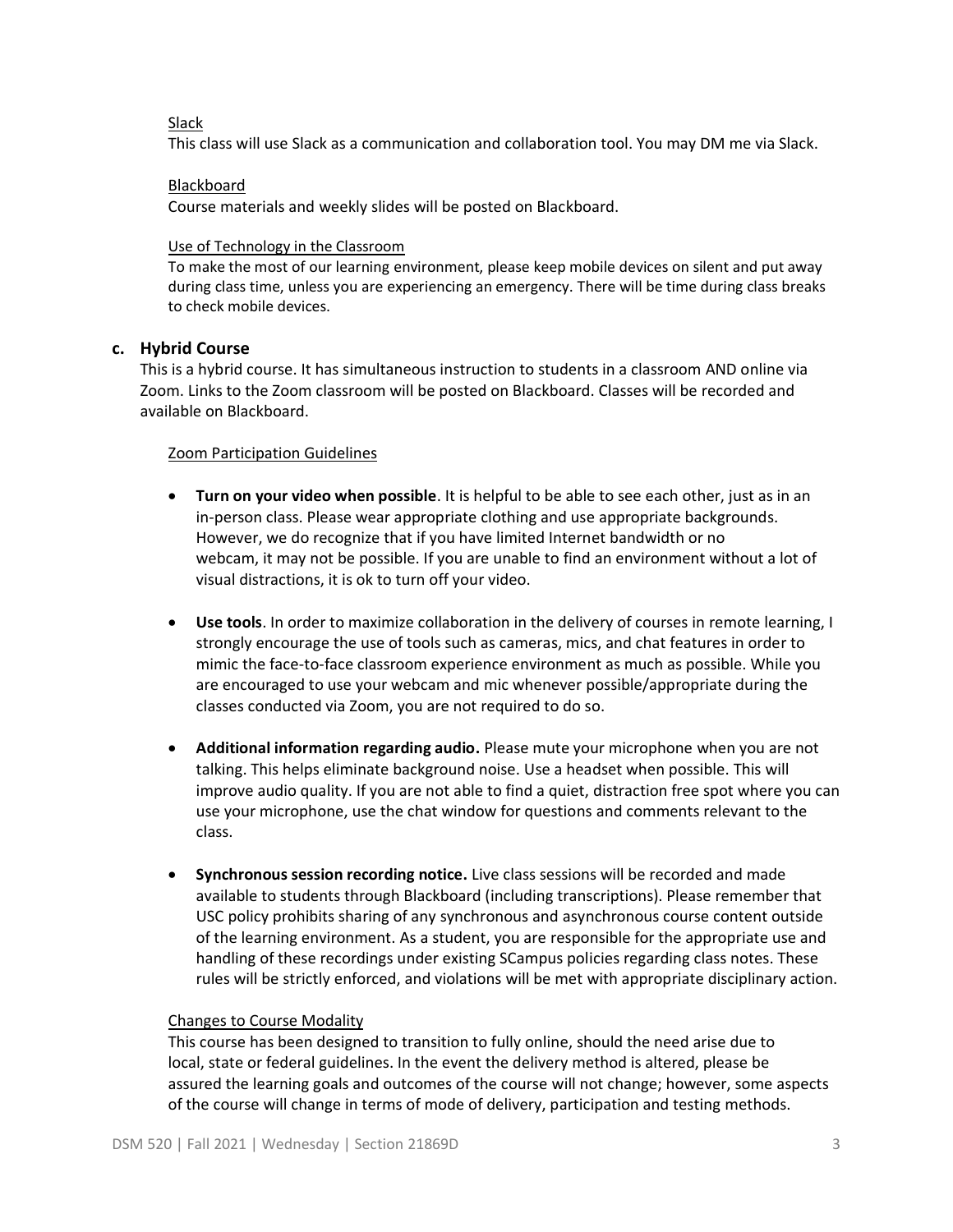## **Technological Proficiency and Hardware/Software Required**

Because class meetings will be held in person and via Zoom, students should have the latest version of Zoom on their laptops.

Even if you are attending class on campus, please bring a laptop and headphones to class. Small group discussions during class time are common. We may use Zoom to facilitate breakout groups consisting of students who are online as well as in the classroom.

## **Required Readings and Supplementary Materials**

Readings and other materials are noted in the weekly course schedule. Links are included for those available in the public domain. Other readings and materials for weekly course meetings will be posted on Blackboard.

## **Description and Assessment of Assignments**

The overall purpose of the assignments in this class is to give you some experience of **how to prepare for the design and execution of a media initiative in a corporate or other organizational setting**.

You will be asked to prepare a project that you will write two papers about, one short and one long. During the semester you will be asked to present the current state of your project twice to receive feedback from your colleagues and the instructor that can be worked into the final paper.

There are **four milestones** for the **class deliverables**:

- 1. **You will spend the first month of class considering what you want your class project to be and potentially find a group to collaborate with (this is optional; everyone in a group will receive the same grade for their short paper and their long paper).** The project has to be related to a class topic, and must be a presentation of a new digital media project of some sort. It can be a social media campaign strategy, or the presentation of a digital media project such as an app, a website, or a new service. In weeks 5 and 6 all students in the class will do a short pitch of their idea to the rest of the class, in a way that mimics how you would pitch ideas in a professional setting. The class will then give feedback and suggestions on the project. The pitch length will be the same amount of time for individuals and groups.
- 2. **The feedback you receive should then be worked into a more fleshed-out presentation**. This presentation will constitute the 3-5 page short paper due in week 8. The short paper length for a group is 6-8 pages.
- 3. **When you get your short paper back, it will include feedback from the instructor, which you will then work into the next presentation of your project.** It will be a bit longer than a pitch, yet still very brief. You will present the current state of the project to the class and receive further feedback during weeks 12 and 13.
- 4. **The final paper will be a 10-15 page concept presentation of your project** and should take into account everything we have discussed and read throughout the semester, as well as the feedback given by your peers and the instructor. Although this must adhere to academic formatting, the content will be more like a conceptual project description. The final paper length for a group is 20-25 pages.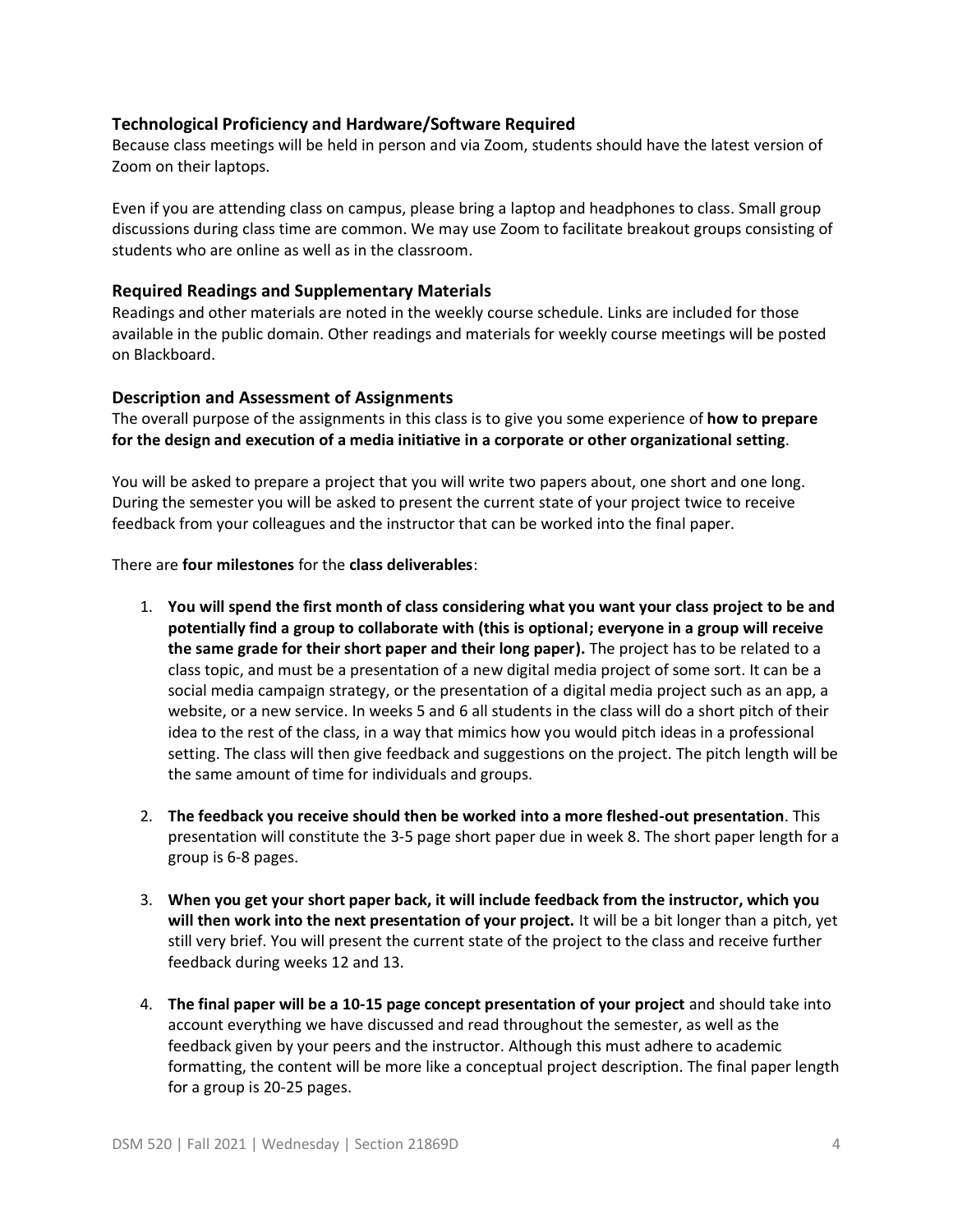More details about the requirements for these assignments will follow in an assignment brief. In general, the deliverables process will be as close to what it would be like to pitch and present your project in a corporate or other organizational setting, including real-life considerations that entails.

## **In-Class Work**

Students will complete work assigned during class time, such as small group assignments, open-notes quizzes, polls, or other in-class work products individually or in teams that count toward their in-class work grade. Credit will be given for thoughtful completion. For teamwork, all members will receive the same grade for the work product. In-class work will be conducted randomly throughout the semester. In-class work may be assigned at any point during the class; students who miss the assignment due to arriving late or leaving early will not have an opportunity to make up the work. For this reason, the lowest two scores on in-class work will be dropped.

## **Breakdown of Grade**

The overall grade breaks down as follows:

| <b>Assignment</b>         | <b>Points</b> | % of Grade |
|---------------------------|---------------|------------|
| In-Class Work             | 150           | 15         |
| Workshops   Presentations | 200           | 20         |
| Project: Short paper      | 250           | 25         |
| Final Project: Long paper | 400           | 40         |
| TOTAL                     | 1,000         | 100%       |

## **Grading Scale**

This course has 1,000 possible points. Each assignment has a point score and percentage score. Your percentage scores on the assignments will be totaled and translated to a letter grade per this scale:

| 94 to 100%: A                | 80% to 83%: B-                              | 67% to 69%: D+ |
|------------------------------|---------------------------------------------|----------------|
|                              | 90% to 93%: A- 77% to 79%: C+ 64% to 66%: D |                |
| 87% to 89%: B+ 74% to 76%: C |                                             | 60% to 63%: D- |
| 84% to 86%: B                | 70% to 73%: C- 0% to 59%: F                 |                |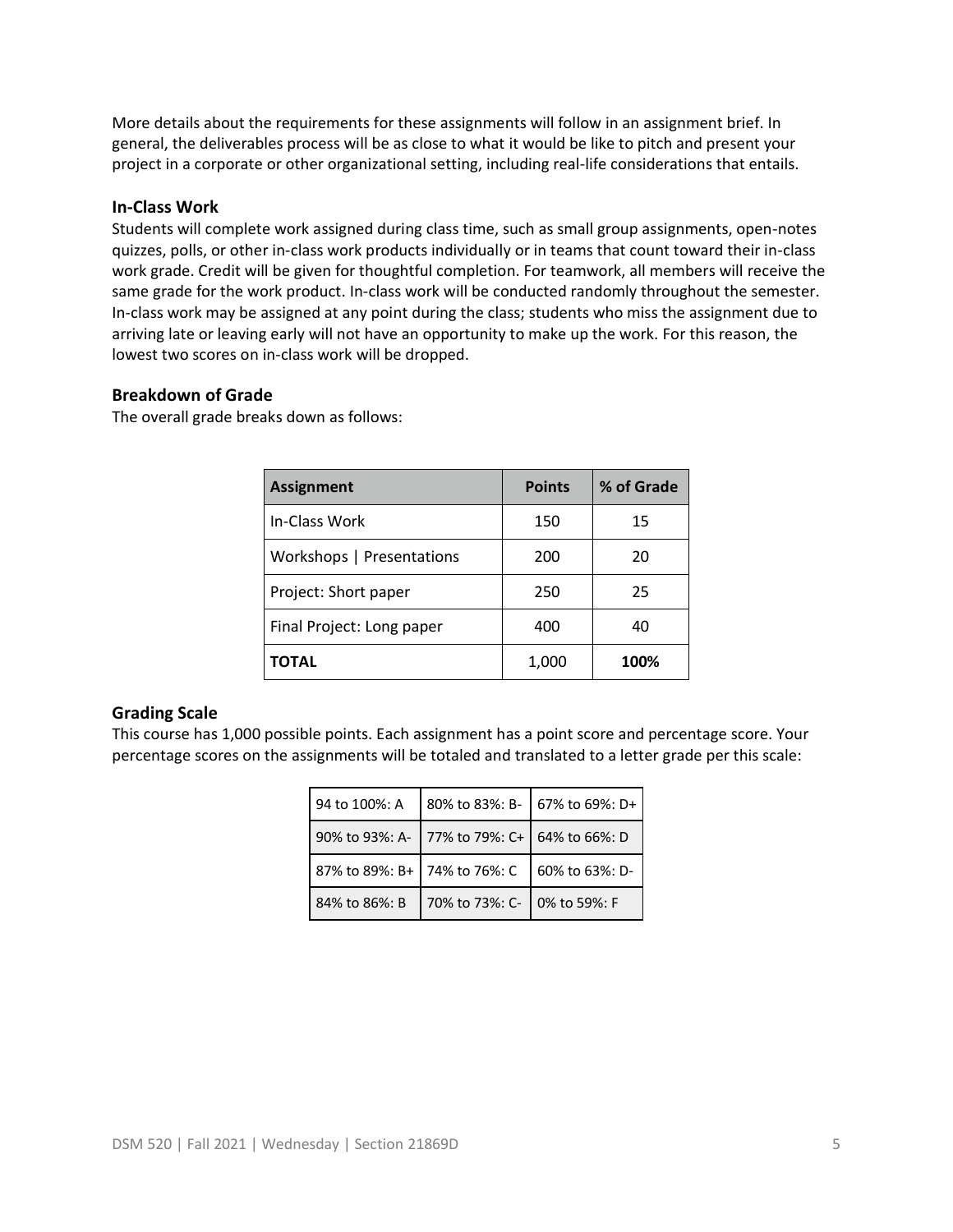## **Grading Standards**

Grades will be assigned as follows for the type and quality of work that is submitted by the student in order to earn each letter grade:

| Letter<br>Grade | <b>Description</b>                                                                                                                                                                                                                                                                                                                                                      |
|-----------------|-------------------------------------------------------------------------------------------------------------------------------------------------------------------------------------------------------------------------------------------------------------------------------------------------------------------------------------------------------------------------|
| $A/A$ -         | Excellent, outstanding, thoughtful, and enthusiastic work that "goes the extra mile" to<br>create professional-level assignments that could be presented to a CEO, C-Suite leader, or<br>client. Demonstrates extraordinarily high achievement and critical thinking; comprehensive<br>knowledge and understanding of subject matter; all expectations met and exceeded |
| $B+ / B$        | Good, graduate-school caliber and above-average work, demonstrating moderately broad<br>knowledge and understanding of subject matter; explicitly or implicitly demonstrates good,<br>if not thorough understanding; stronger critical thinking and expression would be needed<br>for success in a professional setting; most expectations met                          |
| $B$ -/C+        | Fair, with only a basic level of knowledge and understanding of the subject matter;<br>improvement needed on critical thinking, creativity, ideas, arguments, and follow through;<br>some expectations met                                                                                                                                                              |
| C and<br>below  | Fulfilling the bare minimum, reflecting little critical thinking, marked by many errors, and/or<br>showing little understanding of the material                                                                                                                                                                                                                         |

## **Grading Timeline**

Grading Timeframe and Missing or Inaccurate Score Inquiries/Disputes

For effective learning, students should receive timely feedback on assignments and exams. Therefore, every attempt will be made to grade assignments/exams and post grades within two weeks. Scores for all assignments and exams are regularly updated on Blackboard. You are responsible for notifying the instructor **within one (1) week** of a score posting if you think a score is missing or inaccurate. Moreover, you only have this period of time to contest a score on an assignment/exam. If you fail to inquire/notify us of any discrepancy, missing score, or contest a score within one week of the date the score is posted, no further changes will be made.

## **Assignment Submission Policy**

- A. All assignments are due on the dates specified. All assignments must be completed and submitted on time to avoid a grade reduction. **If you are unable to turn in an assignment due to illness or a personal emergency**, you must provide written documentation that will allow you to be excused, or discuss your situation with me in a timely manner, generally at least a week before the due date. Do not wait until the end of the semester to sort things out. **In order to pass this class, you will need to complete ALL of the assignments.**
- B. Assignments must be submitted via Blackboard. As a backup if Blackboard is not accessible, assignments may be submitted to the instructor's email.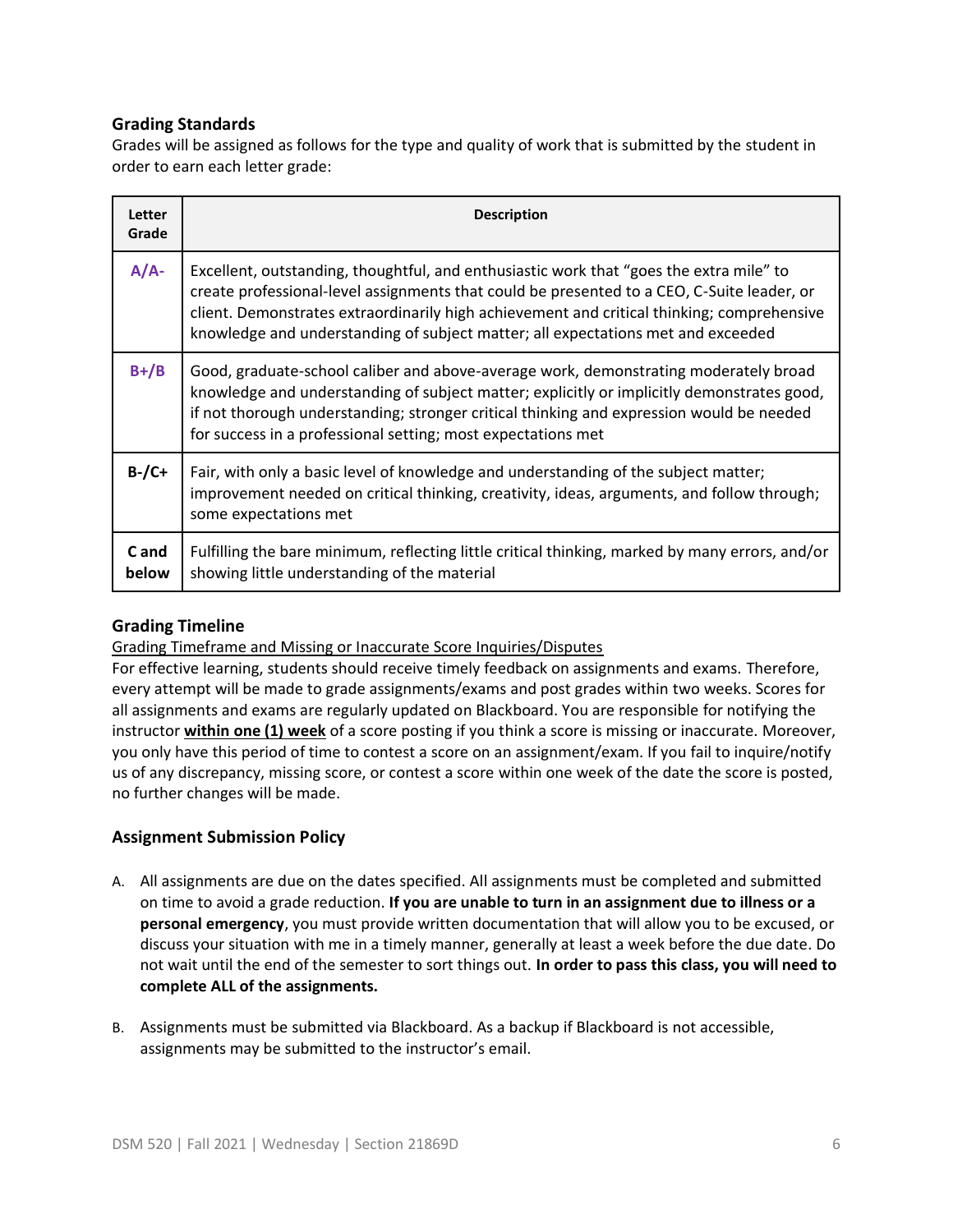## **Add/Drop Dates for Session 001 (15 weeks: 8/23/21 – 12/3/21)**

## **Link:** <https://classes.usc.edu/term-20213/calendar/>

**Friday, September 10:** Last day to register and add classes for Session 001

**Friday, September 10:** Last day to change enrollment option to Pass/No Pass or Audit for Session 001 **Friday, September 10:** Last day to purchase or waive tuition refund insurance for fall

**Tuesday, September 14:** Last day to add or drop a Monday-only class without a mark of "W" and receive a refund or change to Pass/No Pass or Audit for Session 001

**Friday, October 8:** Last day to drop a course without a mark of "W" on the transcript for Session 001. Mark of "W" will still appear on student record and STARS report and tuition charges still apply. Please drop any course by the end of week three (or the 20 percent mark of the session) to avoid tuition charges.

**Friday, October 8:** Last day to change pass/no pass to letter grade for Session 001. All major and minor courses must be taken for a letter grade.

**Friday, November 12:** Last day to drop a class with a mark of "W" for Session 001

**Saturday, November 13:** Last day to change between letter grade or Pass/No pass in a letter graded course for Session 001.

## **Course Schedule: A Weekly Breakdown**

*Important note to students: Be advised that this syllabus is subject to change – and probably will change – based on the progress of the class, news events, and/or guest speaker availability, where relevant. This course will have a few guest speakers, who will talk about their work relevant to this class, and respond to your questions. When a guest speaker joins us, it will generally be during the first hour of class.* 

| Date           | <b>Topics</b>                     | <b>Readings</b>                                                                                                                                                                                                                                                                                                                                                                                                                                                                                                                                                       | Due Dates   Notes |
|----------------|-----------------------------------|-----------------------------------------------------------------------------------------------------------------------------------------------------------------------------------------------------------------------------------------------------------------------------------------------------------------------------------------------------------------------------------------------------------------------------------------------------------------------------------------------------------------------------------------------------------------------|-------------------|
| Week 1<br>8/25 | Course<br><b>Introduction</b>     | Seth Godin: Buzzer Management:<br>https://seths.blog/2015/06/buzzer-management/                                                                                                                                                                                                                                                                                                                                                                                                                                                                                       |                   |
| Week 2<br>9/1  | Internet History<br>and Structure | Please read and watch these in this order, to<br>make the technical details easier to understand<br>Blum, A.: Discover the physical side of the Internet<br>(VIDEO) https://www.ted.com/talks/andrew blum<br>what_is_the_internet_really?language=e n#t-47645<br>Organizing the World's Information - Genesis at<br>Google - Google Founders Page, L., Brin, S. -<br>https://www.ted.com/talks/sergey brin larry pag<br>e the genesis of google#t-6338<br>Mayo, K. and Newcomb, P.: How the Web Was<br>Won:https://www.vanityfair.com/news/2008/07/int<br>ernet200807 |                   |
|                |                                   | Abbate, J.: Inventing the Internet, chapter 1, p. 7-<br>21; chapter 6, p. 181-200                                                                                                                                                                                                                                                                                                                                                                                                                                                                                     |                   |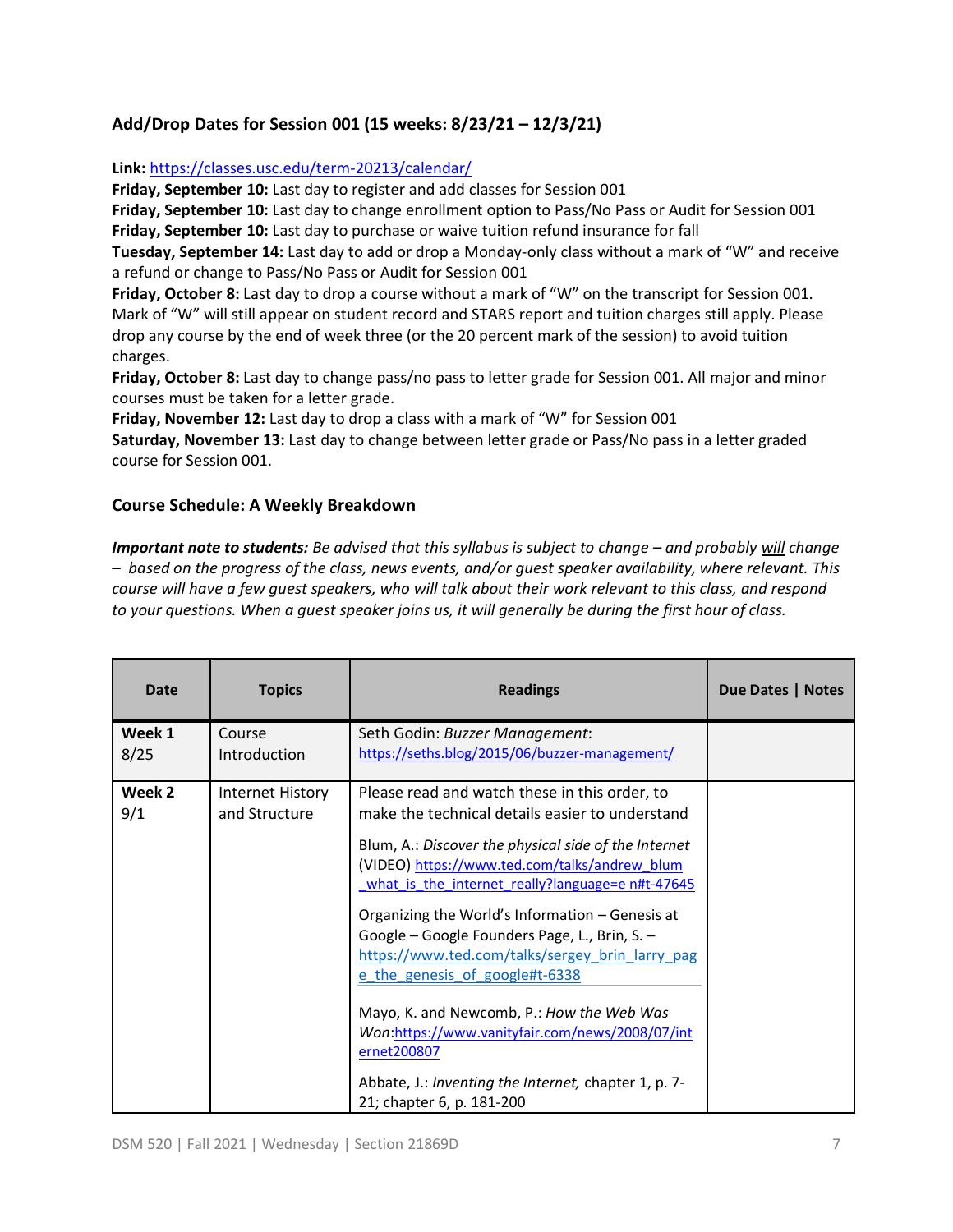| <b>Date</b>    | <b>Topics</b>                                                                     | <b>Readings</b>                                                                                                                                                                                                                    | Due Dates   Notes                                         |
|----------------|-----------------------------------------------------------------------------------|------------------------------------------------------------------------------------------------------------------------------------------------------------------------------------------------------------------------------------|-----------------------------------------------------------|
| Week 3<br>9/8  | The Current<br>Landscape:<br>Screens, OSes,<br>and Platforms                      | Hootsuite/We are Social: Digital Use Around the<br>World in July 2021:<br>https://wearesocial.com/blog/2021/07/digital-<br>audiences-swell-but-there-may-be-trouble-ahead                                                          | <b>Labor Day:</b><br>Monday, Sept. 6                      |
|                |                                                                                   | Meeker, M.: Our New World, April 2020,<br>https://www.bondcap.com/report/onw/#view/1                                                                                                                                               |                                                           |
|                |                                                                                   | Harvard Business School - Driving Digital<br>Strategy, Gupta, S. 2018<br>https://www.youtube.com/watch?v=y60yeHak5bE                                                                                                               |                                                           |
| Week 4<br>9/15 | The Building<br><b>Blocks of Social</b><br>Networks &<br><b>Social Marketing:</b> | Harvard Medical School: Dawn of Social<br>Networks: Hunter-gatherers Provide Clues About<br>the Evolution of Cooperation (VIDEO)<br>https://www.youtube.com/watch?v=It-pHyDrkTM                                                    | Check-in<br><b>Course Evaluation</b>                      |
|                | The People<br>Infrastructure                                                      | Tuten, T: Social Media Marketing, p. 17 - 18 and<br>75-104                                                                                                                                                                         |                                                           |
|                |                                                                                   | Targeted Marketing & Attribution - Marketing<br>Trend report - MarTechSeries Insights 2020<br>https://www.marketingevolution.com/marketing-<br>essentials/marketing-attribution                                                    |                                                           |
|                |                                                                                   | Social Media Use in 2021, Pew Research Center:<br>https://www.pewresearch.org/internet/2021/04/07/<br>social-media-use-in-2021/                                                                                                    |                                                           |
|                |                                                                                   | Gallo, C.: What It Takes to Give a Great<br>Presentation: https://hbr.org/2020/01/what-it-<br>takes-to-give-a-great-presentation                                                                                                   |                                                           |
| Week 5<br>9/22 | Streaming:<br>Where<br>Infrastructure<br><b>Meets New</b>                         | Barron, B.: What is a CDN: A Beginner's Guide to<br><b>Content Delivery Networks</b><br>https://www.wpsuperstars.net/beginners-guide-<br>content-delivery-networks/                                                                | Workshop  <br>Presentation<br>What's your<br>project?     |
|                | <b>Business Models,</b><br>Content & Data<br>Explosion                            | Thompson, J: Over-the-Top (OTT) and the new<br>frontier of digital media<br>https://pkglobal.com/blog/2020/12/webinar-recap-<br>mdx-streaming-services/                                                                            | Get class and<br>professor<br>feedback on your<br>concept |
|                |                                                                                   | Thompson, J: Media Index Report - Over the<br>Top Streaming is Changing the Game<br>https://pkglobal.com/wp-<br>content/uploads/2020/10/Media-Digital-Experience-MDX-<br>Index-<br>Report.pdf?mkt_tok=ODMxLUpHQy00NDcAAAF_BGKT5513 |                                                           |
|                |                                                                                   | EVeShIEBsscz042tBiKlxpsuweK6C7tqi85qwi5Cux1r1aNeqKS<br>QdgAuKP-X8aeanndYM7DOQu9hIz OgHgaXC1EB7I qpf                                                                                                                                |                                                           |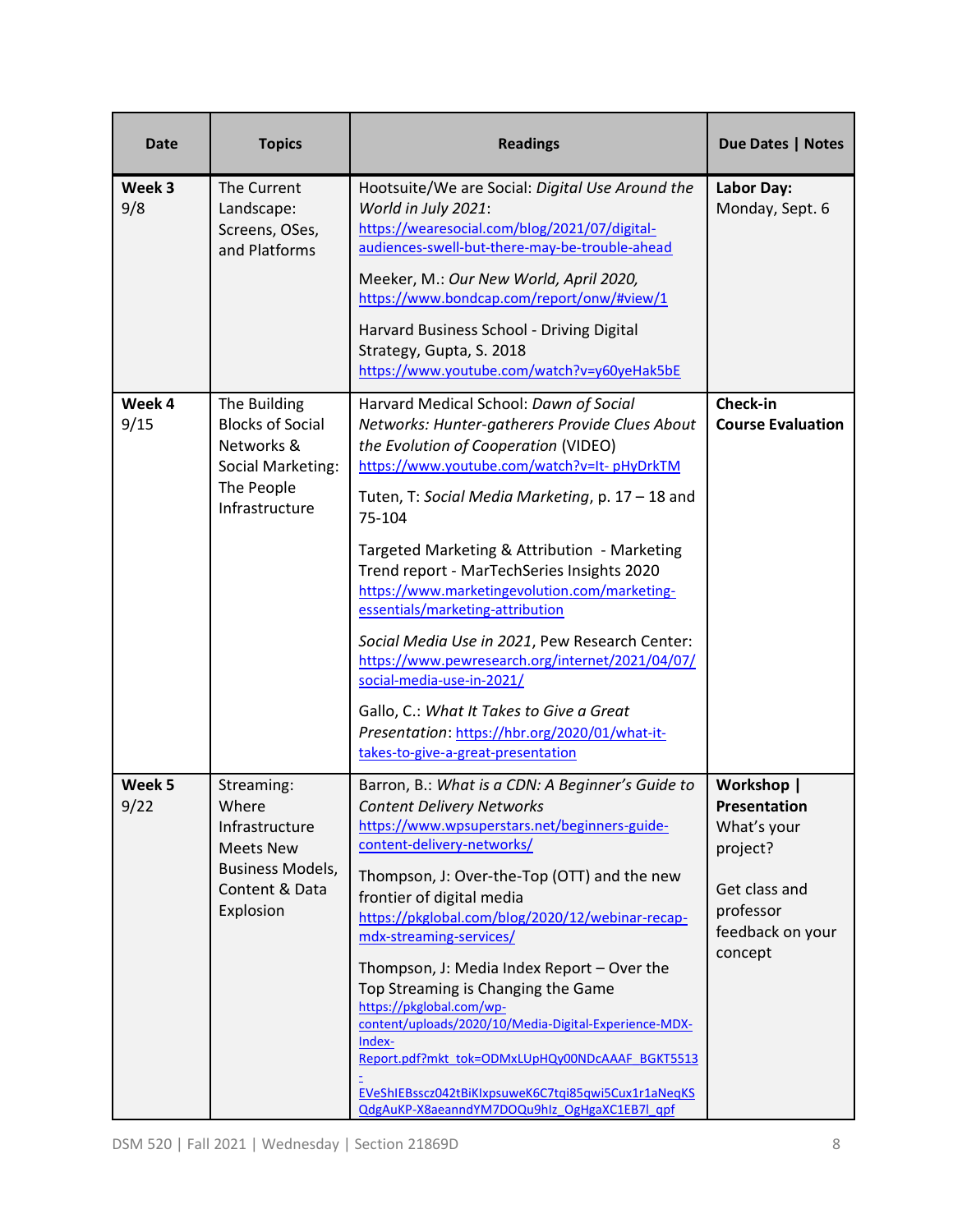| <b>Date</b>                | <b>Topics</b>                                                                                                                     | <b>Readings</b>                                                                                                                                                                                                                                                                                                                                                                                                                                                                                                                                                                                                                                                                                                                                                                                                                                                                                                                                                                                                          | Due Dates   Notes                                                                                                          |
|----------------------------|-----------------------------------------------------------------------------------------------------------------------------------|--------------------------------------------------------------------------------------------------------------------------------------------------------------------------------------------------------------------------------------------------------------------------------------------------------------------------------------------------------------------------------------------------------------------------------------------------------------------------------------------------------------------------------------------------------------------------------------------------------------------------------------------------------------------------------------------------------------------------------------------------------------------------------------------------------------------------------------------------------------------------------------------------------------------------------------------------------------------------------------------------------------------------|----------------------------------------------------------------------------------------------------------------------------|
| Week 5<br>9/22<br>(cont'd) | Streaming:<br>Where<br>Infrastructure<br><b>Meets New</b><br><b>Business Models,</b><br>Content & Data<br>Explosion               | How Netflix's Reed Hastings Rewrote the<br><b>Hollywood Script</b><br>https://www.forbes.com/sites/dawnchmielewski/20<br>20/09/07/how-netflixs-reed-hastings-rewrote-the-<br>hollywood-script/#6d9db40f15df<br>Wayne, M.: Netflix, Amazon, and branded<br>television content in subscription video on-<br>demand portals<br>Perzanowdky and Schultz: The End of Ownership<br>- Introduction                                                                                                                                                                                                                                                                                                                                                                                                                                                                                                                                                                                                                              |                                                                                                                            |
| Week 6<br>9/29             | Interfaces, UX<br>and the launch of<br>5G, AI, Search<br>Engine<br>Optimization,<br>Algorithms and IP<br>Addressable<br>Audiences | Krug, S.: Don't Make Me Think! p. 11-47<br>Pernice, K.: F-Shaped Pattern of Reading on the<br>Web: Misunderstood, But Still Relevant (Even on<br>Mobile): https://www.nngroup.com/articles/f-shaped-<br>pattern-reading-web-content/<br>Leveraging 5G in Hollywood - Thompson, J<br>https://www-marketscreener-<br>com.cdn.ampproject.org/c/s/www.marketscreener.com/a<br>mp/LUXOFT-HOLDING-INC-13451150/news/Luxoft-<br>Leveraging-5G-to-Drive-Innovation-and-Creativity-in-<br>Hollywood-Beyond-28744000/<br>Introduction to eye-tracking in UX design (watch<br>from 5:37 to approx. 39:30)<br>https://www.youtube.com/watch?v=JfzTevZZ-z0&t=326s<br>Artificial Intelligence: Natural Language<br>Processing:<br>https://www.youtube.com/watch?v=CMrHM8a3hqw<br>NLP: The 2020 Voice Assistant Battle:<br>https://www.youtube.com/watch?v=ou9CjRWq1tM<br>How Big Tech Is Battling To Own The \$49B Voice<br>Market, Feb. 2019<br>https://www.cbinsights.com/research/facebook-amazon-<br>microsoft-google-apple-voice/ | Workshop  <br><b>Presentation:</b><br>What's your<br>project?<br>Get class and<br>professor<br>feedback on your<br>concept |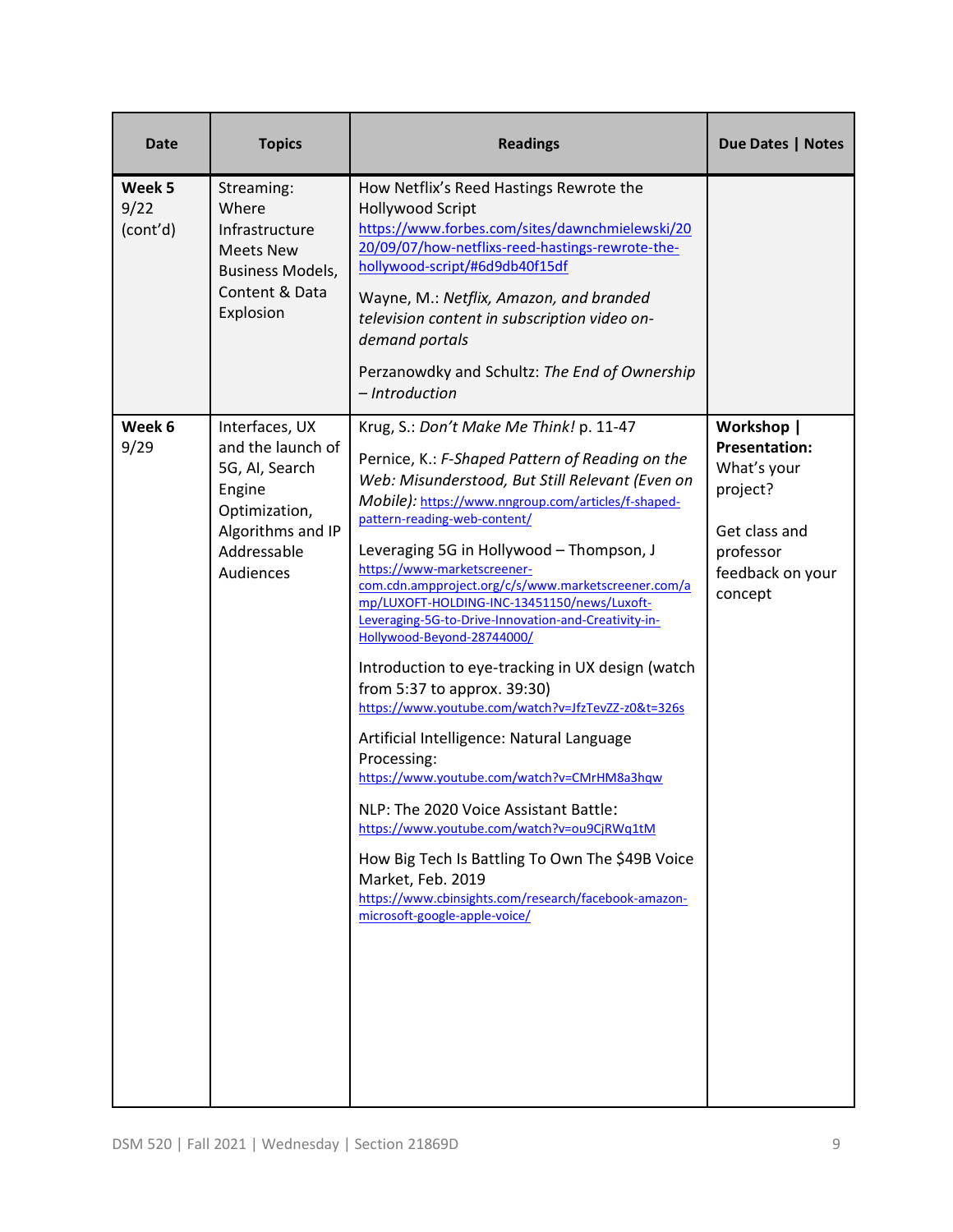| <b>Date</b>     | <b>Topics</b>                                                     | <b>Readings</b>                                                                                                                                                                                                                                       | <b>Due Dates   Notes</b>                                      |
|-----------------|-------------------------------------------------------------------|-------------------------------------------------------------------------------------------------------------------------------------------------------------------------------------------------------------------------------------------------------|---------------------------------------------------------------|
| Week 7<br>10/6  | Direct-to-<br>Consumer &<br><b>Emerging Media</b><br>Marketplaces | Miranda, G.: Voice Marketing and Why<br>eCommerce Should Listen<br>https://www.godatafeed.com/blog/voice-marketing-<br>and-why-ecommerce-should-listen                                                                                                |                                                               |
|                 |                                                                   | DTC/E-Commerce trends & outlook 2021.<br>https://www.retaildive.com/news/e-commerce-skyrocketed-<br>during-the-pandemic-now-instagram-facebook-and-sna/604081/                                                                                        |                                                               |
|                 |                                                                   | https://chart-na1.emarketer.com/248481/us-digital-commerce-<br>platform-retail-ecommerce-gross-merchandise-value-gmv-2019-<br>2023-billions-change                                                                                                    |                                                               |
|                 |                                                                   | Quip Case - VP Direct-to-Consumer PIttson, S<br>2021. Disrupting the Toothbrush market 2021.<br>https://content-na1.emarketer.com/quips-vp-of-growth-talks-d2c-<br>models-podcast-ads-making-toothbrush-cool-nikes                                    |                                                               |
|                 |                                                                   | Platforms disrupting traditional industries<br>https://www.youtube.com/watch?v=squZz3aDKNM                                                                                                                                                            |                                                               |
|                 |                                                                   | Taylor, T.L.: Watch Me Play Chapter 4: eSports<br><b>Broadcasting</b>                                                                                                                                                                                 |                                                               |
|                 |                                                                   | Experts Say the 'New Normal' in 2025 Will Be Far<br>More Tech Driven, Pew Research Center:<br>https://www.pewresearch.org/internet/2021/02/18/exper<br>ts-say-the-new-normal-in-2025-will-be-far-more-tech-<br>driven-presenting-more-big-challenges/ |                                                               |
| Week 8<br>10/13 | Live Streamers,<br>Producers,<br>YouTubers, and                   | Cunningham, S.and Craig, D. Being 'really real'<br>on YouTube: authenticity, community and brand<br>culture in social media entertainment                                                                                                             | <b>Short Paper Due:</b><br>Project Overview                   |
|                 | <b>TikTokers</b>                                                  | Bishop, S.: Anxiety, panic and self- optimization:<br>Inequalities and the YouTube algorithm                                                                                                                                                          | <b>Fall Recess:</b><br>Thursday, Oct. 14<br>& Friday, Oct. 15 |
|                 |                                                                   | <b>Understanding TikTok 2021</b><br>https://www.thedrum.com/opinion/2021/08/11/und<br>erstanding-tiktok-platform-nuances-and-optimising-<br>campaign-performance                                                                                      |                                                               |
|                 |                                                                   | TikTok is the most downloaded App BBC, 2021<br>https://www.bbc.com/news/business-58155103                                                                                                                                                             |                                                               |
|                 |                                                                   |                                                                                                                                                                                                                                                       |                                                               |
|                 |                                                                   |                                                                                                                                                                                                                                                       |                                                               |
|                 |                                                                   |                                                                                                                                                                                                                                                       |                                                               |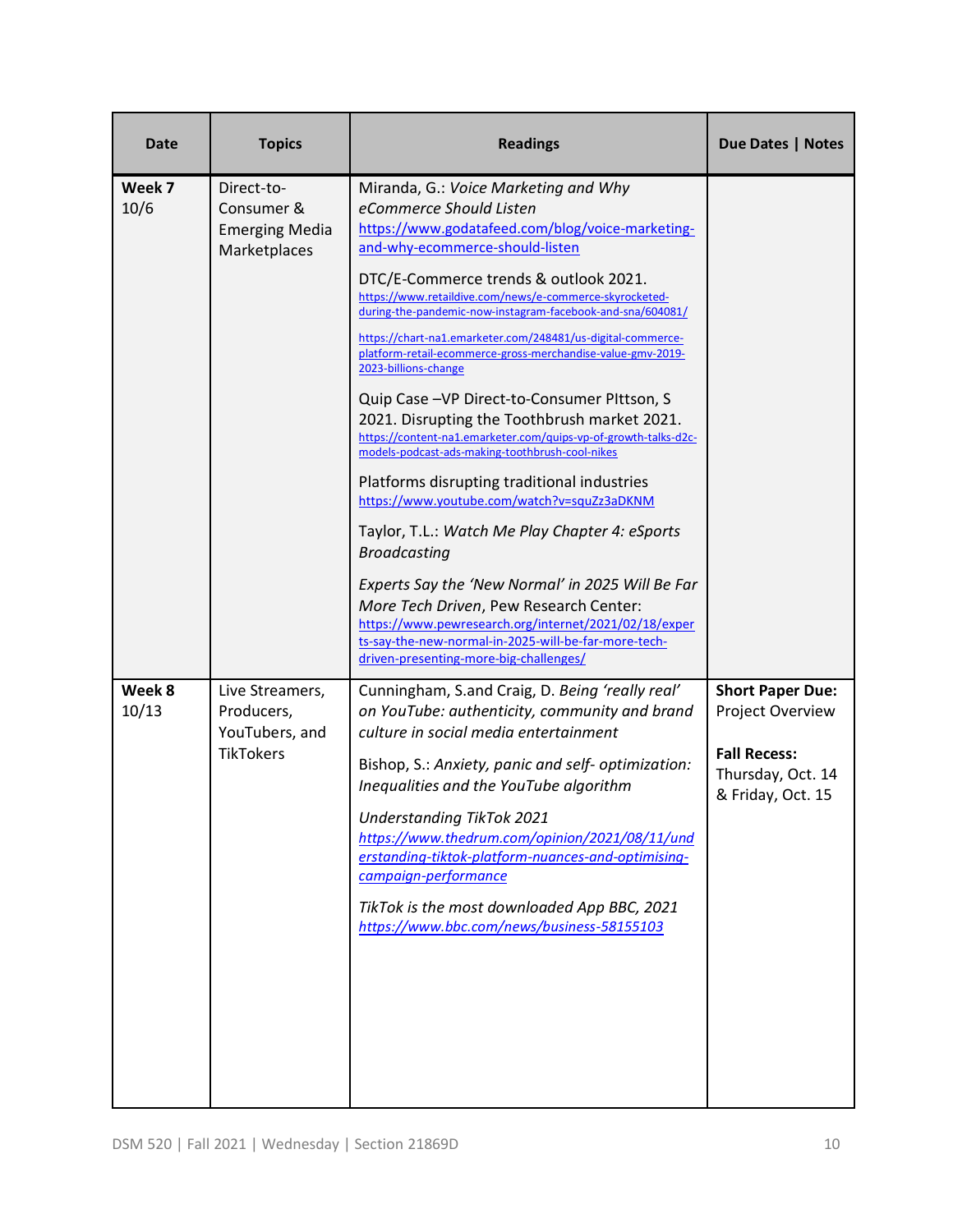| Date             | <b>Topics</b>                                                             | <b>Readings</b>                                                                                                                                                                                                                                                                                                                                                                                                                                                                                                                                                                                                                                                                                                                     | Due Dates   Notes |
|------------------|---------------------------------------------------------------------------|-------------------------------------------------------------------------------------------------------------------------------------------------------------------------------------------------------------------------------------------------------------------------------------------------------------------------------------------------------------------------------------------------------------------------------------------------------------------------------------------------------------------------------------------------------------------------------------------------------------------------------------------------------------------------------------------------------------------------------------|-------------------|
| Week 9<br>10/20  | The Transition of<br>News and PR to<br><b>Online Platforms</b><br>$-2021$ | Wihbey, J. P.: The Social Fact, p. 125-169<br>News in the U.S., Statista Dossier<br>Digital News Fact Sheet, Pew Research Center:<br>https://www.journalism.org/fact-sheet/digital-news/<br>Analysis: "Some Real News about Fake News",<br>The Atlantic 2019<br>https://www.theatlantic.com/ideas/archive/2019/06/fake-<br>news-republicans-democrats/591211/<br>Americans Who Mainly Get Their News on Social<br>Media are Less Engaged, Less Knowledgeable,<br>Pew Research Center:<br>https://www.journalism.org/2020/07/30/americans-who-<br>mainly-get-their-news-on-social-media-are-less-engaged-<br>less-knowledgeable/                                                                                                     |                   |
| Week 10<br>10/27 | Social Media<br>Advertising and<br>Campaigning                            | Tuten, T.: Social Media Marketing, chapter 6:<br>Social Community, p. 195-231<br>Targeted Digital Marketing vs Traditional<br>Advertising<br>https://www.youtube.com/watch?v=SinHkP3omeM<br>Digital Media Advertising Report 2021 - Social<br>Media Advertising, Statista Digital Market<br>Outlook<br>NIKE's Targeted Campaigns w/World Cup<br><b>Women's Soccer</b><br>https://www.cnn.com/2019/07/08/business/nike-ad-<br>womens-world-cup-team-usa-trnd/index.html<br>https://www.cnbc.com/2019/07/08/nike-wins-big-as-the-<br>us-womens-soccer-team-takes-the-world-cup.html<br>https://www.usatoday.com/story/sports/soccer/wusa/202<br>0/07/30/megan-rapinoe-uswnt-star-narrates-nike-ad-<br>focused-race-gender/5545300002/ |                   |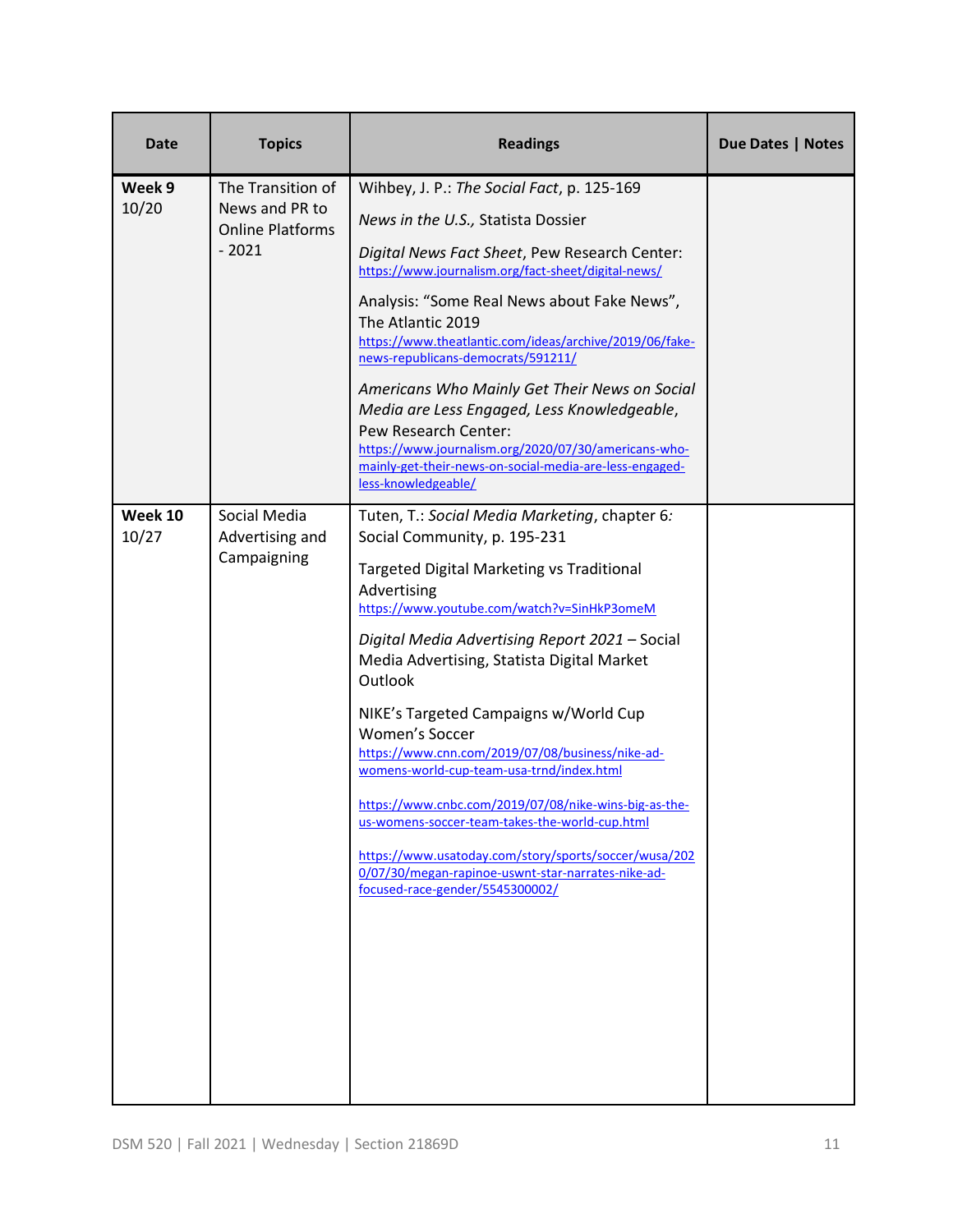| <b>Date</b>                              | <b>Topics</b>                                                                              | <b>Readings</b>                                                                                                                                                                                                                                                                                                                                                                                                                                                                                                                                                                                                                                                                                                                    | Due Dates   Notes                                                                                     |
|------------------------------------------|--------------------------------------------------------------------------------------------|------------------------------------------------------------------------------------------------------------------------------------------------------------------------------------------------------------------------------------------------------------------------------------------------------------------------------------------------------------------------------------------------------------------------------------------------------------------------------------------------------------------------------------------------------------------------------------------------------------------------------------------------------------------------------------------------------------------------------------|-------------------------------------------------------------------------------------------------------|
| Week 11<br>11/3                          | The Rise of<br><b>Digital Filter</b><br><b>Bubbles</b><br><b>DSM: Dark Social</b><br>Media | Tuten, T.: Social Media Marketing, p. 248 - 260<br>Eli Pariser - Beware of Online Filter Bubbles<br>https://www.ted.com/talks/eli pariser beware online filt<br>er bubbles?language=en#t-6338<br>We're Trapped in a Social Filter Bubble, MarTech<br>Series 2019<br>https://martechseries.com/mts-insights/guest-<br>authors/were-trapped-in-a-social-filter-bubble/<br>Nadler, Crain and Donovan: Weaponizing the<br>Digital Influence Machine: The Political Perils of<br>Online Ad Tech (Data & Society Report)<br>Fake Biden Video gets 1 million views<br>https://www.vice.com/en/article/y3gg5k/a-fake-biden-<br>video-got-over-a-million-views-before-twitter-did-<br>anything-about-it<br>AFTER TRUTH - viewing & analysis |                                                                                                       |
| Week 12<br>11/10                         | Social Media<br>Analytics                                                                  | Tuten, T.: Social Media Marketing, chapter 10:<br>Social Media Analytics, p. 335-363<br>The Power of Analytics<br>Retargeting - https://maxtraffic.com/blog/retargeting-<br>strategies/<br>Single Sign On - What is it?, How does it work?<br>https://blog.capterra.com/single-sign-on/                                                                                                                                                                                                                                                                                                                                                                                                                                            | Workshop  <br><b>Presentation:</b><br>Presentations of<br>new project<br>iteration, class<br>feedback |
| Week 13<br>11/17                         | Social Media<br>Metrics & the<br>Power of User<br>Analytics                                | Tuten, T., Social Media Marketing, chapter 11:<br>Social Media Metrics, p. 365 - 398                                                                                                                                                                                                                                                                                                                                                                                                                                                                                                                                                                                                                                               | Workshop  <br><b>Presentation:</b><br>Presentations of<br>new project<br>iteration, class<br>feedback |
| Week 14<br>No Class 11/24                | Thanksgiving<br>Recess                                                                     |                                                                                                                                                                                                                                                                                                                                                                                                                                                                                                                                                                                                                                                                                                                                    | <b>Thanksgiving</b><br><b>Recess: Nov. 24-28</b>                                                      |
| Week 15<br>12/1                          | Navigating<br>Organizational<br><b>Culture to Execute</b><br>a Digital Media<br>Initiative | Benson, B.: Why Are We Yelling? Disrupt<br>Yourself Podcast with Whitney Johnson:<br>https://podcasts.apple.com/us/podcast/buster-benson-<br>why-are-we-yelling/id1156483471?i=1000486365472                                                                                                                                                                                                                                                                                                                                                                                                                                                                                                                                       | <b>USC Course</b><br><b>Evaluations</b>                                                               |
| <b>STUDY DAYS</b><br>12/4-12/7           |                                                                                            |                                                                                                                                                                                                                                                                                                                                                                                                                                                                                                                                                                                                                                                                                                                                    |                                                                                                       |
| <b>FINAL</b><br><b>PAPER DUE</b><br>12/8 |                                                                                            | Paper due on<br>Wednesday, Dec. 8 at 11 p.m. Pacific Time                                                                                                                                                                                                                                                                                                                                                                                                                                                                                                                                                                                                                                                                          |                                                                                                       |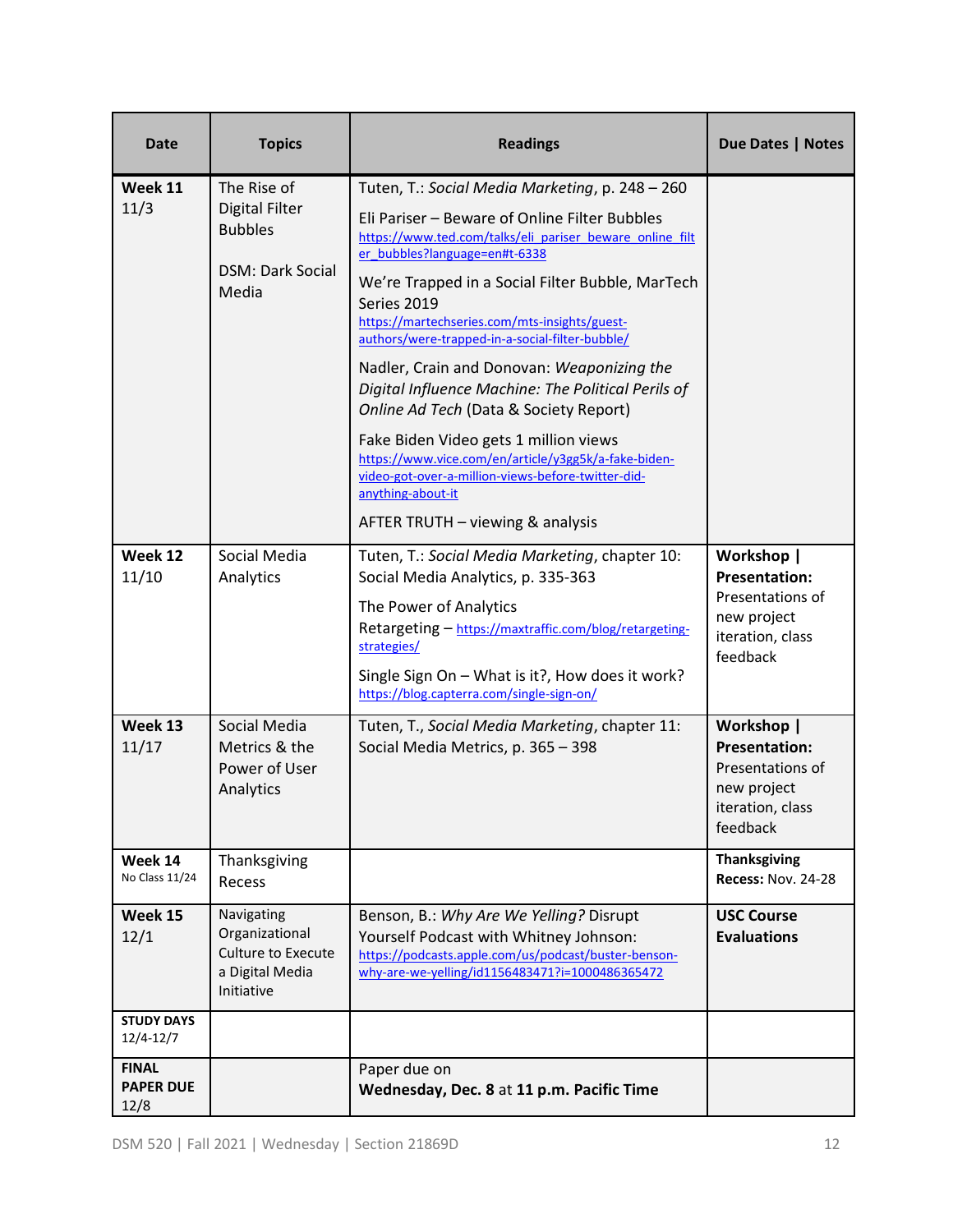## **Statement on Academic Conduct and Support Systems**

## **a. Academic Conduct**

#### *Plagiarism*

Plagiarism – presenting someone else's ideas as your own, either verbatim or recast in your own words – is a serious academic offense with serious consequences. Please familiarize yourself with the discussion of plagiarism in *[SCampus](https://policy.usc.edu/scampus/)* in Part B, Section 11, "[Behavior Violating University Standards.](https://policy.usc.edu/files/2020/07/SCampus-Part-B-2.pdf)" Other forms of academic dishonesty are equally unacceptable. See additional information in *SCampus* and university policies on scientific misconduct[, policy.usc.edu/scientific-misconduct.](http://policy.usc.edu/scientific-misconduct) The School of Communication maintains a commitment to the highest standards of ethical conduct and academic excellence. Any student found responsible for plagiarism, fabrication, cheating on examinations, or purchasing papers or other assignments will be reported to the Office of Student Judicial Affairs and Community Standards and may be dismissed from the School of Communication. There are no exceptions to the school's policy.

In addition, it is assumed that the work you submit for this course is work you have produced entirely by yourself, and has not been previously produced by you for submission in another course, without approval of the instructor.

## **b. Support Systems**

## *Counseling and Mental Health - (213) 740-9355 – 24/7 on call*

#### [studenthealth.usc.edu/counseling](https://studenthealth.usc.edu/counseling/)

Free and confidential mental health treatment for students, including short-term psychotherapy, group counseling, stress fitness workshops, and crisis intervention.

## *National Suicide Prevention Lifeline - 1 (800) 273-8255 – 24/7 on call*

#### [suicidepreventionlifeline.org](http://www.suicidepreventionlifeline.org/)

Free and confidential emotional support to people in suicidal crisis or emotional distress 24 hours a day, [7 d](http://www.suicidepreventionlifeline.org/)ays a week.

## *Relationship and Sexual Violence Prevention and Services (RSVP) - (213) 740-9355(WELL), press "0" after hours – 24/7 on call*

#### [studenthealth.usc.edu/sexual-assault](https://studenthealth.usc.edu/sexual-assault/)

Free and confidential therapy services, workshops, and training for situations related to gender-based harm[.](https://engemannshc.usc.edu/rsvp/)

## *Office of Equity and Diversity (OED) - (213) 740-5086 | Title IX – (213) 821-8298*

#### [equity.usc.edu,](https://equity.usc.edu/) [titleix.usc.edu](http://titleix.usc.edu/)

Information about how to get help or help someone affected by harassment or discrimination, rights of protected classes, reporting options, and additional resources for students, faculty, staff, visitors, and applicants. The university prohibits discrimination or harassment based on the following *protected characteristics*: race, color, national origin, ancestry, religion, sex, gender, gender identity, gender expression, sexual orientation, age, physical disability, medical condition, mental disability, marital status, pregnancy, veteran status, genetic information, and any other characteristic which may be specified in applicable laws and governmental regulations. The university also prohibits sexual assault,